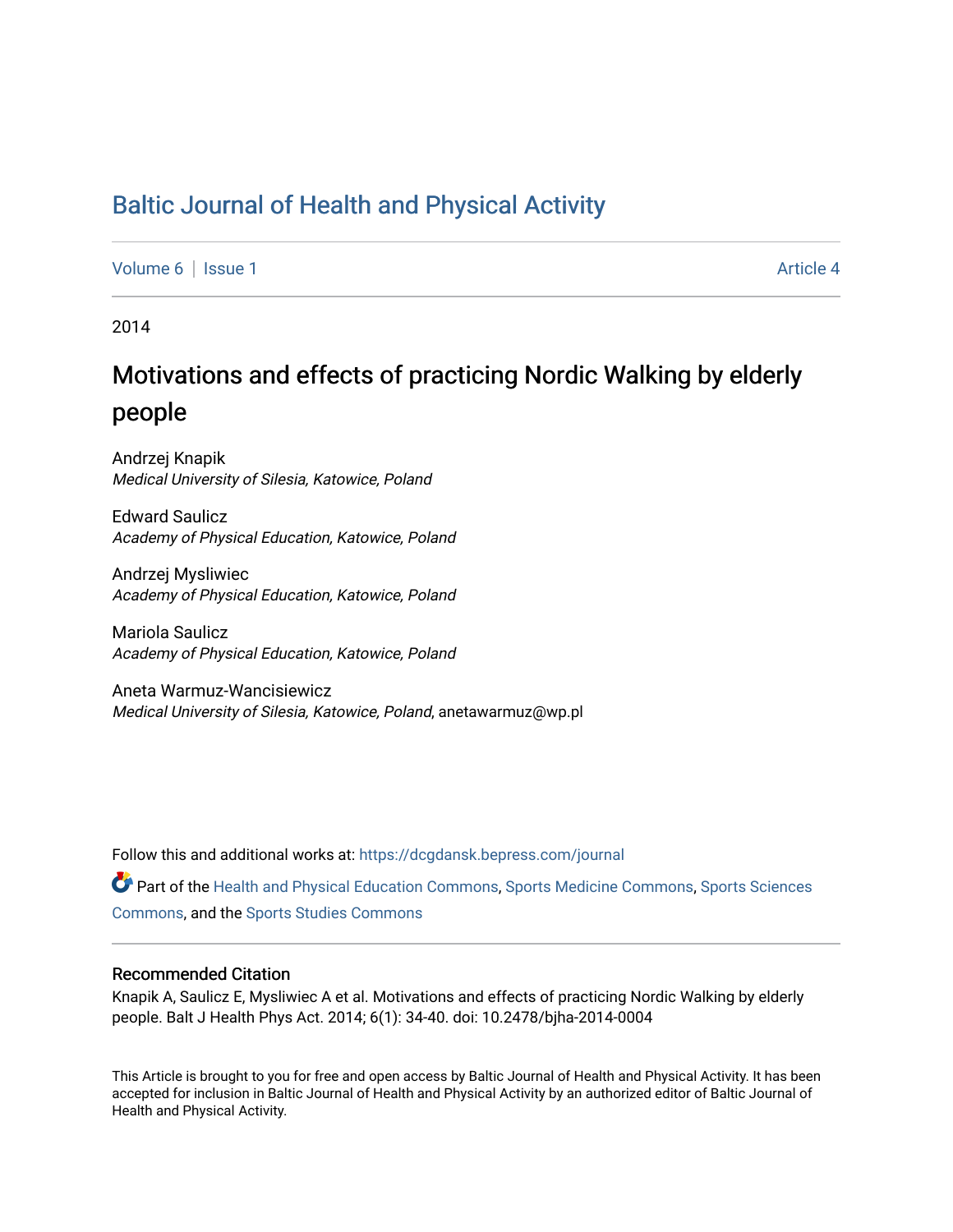

DOI: 10.2478/bjha-2014-0004

|                                                                                                                                                                                                                | <b>Motivations and effects of practicing Nordic</b><br><b>Walking by elderly people</b>                                                                                                                                                                                                                                                                                                                                                                                                                                                                                                                                                                                                                                                                                                                            |
|----------------------------------------------------------------------------------------------------------------------------------------------------------------------------------------------------------------|--------------------------------------------------------------------------------------------------------------------------------------------------------------------------------------------------------------------------------------------------------------------------------------------------------------------------------------------------------------------------------------------------------------------------------------------------------------------------------------------------------------------------------------------------------------------------------------------------------------------------------------------------------------------------------------------------------------------------------------------------------------------------------------------------------------------|
| <b>Authors' Contribution:</b><br>A - Study Design<br>B - Data Collection<br>C - Statistical Analysis<br>D - Data Interpretation<br>E - Manuscript Preparation<br>F - Literature Search<br>G - Funds Collection | Andrzej Knapik <sup>1 ABCDEG</sup> , Edward Saulicz <sup>2 ADF</sup> ,<br>Andrzej Mysliwiec <sup>2 BDE</sup> , Mariola Saulicz <sup>2 BDEF</sup> ,<br>Aneta Warmuz-Wancisiewicz <sup>1BDE</sup>                                                                                                                                                                                                                                                                                                                                                                                                                                                                                                                                                                                                                    |
|                                                                                                                                                                                                                | <sup>1</sup> Medical University of Silesia, Katowice, Poland<br><sup>2</sup> Academy of Physical Education, Katowice, Poland                                                                                                                                                                                                                                                                                                                                                                                                                                                                                                                                                                                                                                                                                       |
|                                                                                                                                                                                                                | Key words: Nordic Walking, physical activity, self-assessment of health.                                                                                                                                                                                                                                                                                                                                                                                                                                                                                                                                                                                                                                                                                                                                           |
|                                                                                                                                                                                                                | <b>Abstract</b>                                                                                                                                                                                                                                                                                                                                                                                                                                                                                                                                                                                                                                                                                                                                                                                                    |
| <b>Material/Methods:</b>                                                                                                                                                                                       | Background:   As a result of numerous advantages of Nordic Walking such as the movement sim-<br>plicity, its affordability and availability for people of various ages and with different<br>levels of fitness, this relatively young physical activity has been developing remarka-<br>bly for several years. It has the potential of increasing physical activity among elderly<br>people. Defining to what extent practicing Nordic Walking (NW) influences the general<br>level of physical activity and the quality of life of elderly people.<br>161 people were examined (93 women and 68 men) at the age of 60 or above. In this<br>group 48 practised NW: 33 women and 15 men. Health self-assessment was deter-<br>mined using the SF-36 questionnaire, whereas the level of physical activity using the |
| <b>Results:</b>                                                                                                                                                                                                | SEWL questionnaire.<br>Statistically significant differences were noted ( $p$ <0.05) between respondents practis-<br>ing NW and the control group at the level of both physical activity and health self-<br>assessment.                                                                                                                                                                                                                                                                                                                                                                                                                                                                                                                                                                                           |
|                                                                                                                                                                                                                | <b>Conclusions:</b> Practising NW positively influences the increase of elderly people's physical activity,<br>translating to the level of health self-assessment.                                                                                                                                                                                                                                                                                                                                                                                                                                                                                                                                                                                                                                                 |
| Word count: 2,428<br>Tables: 3<br>Figures: 0<br>References: 27                                                                                                                                                 | Received: October 2013<br>Accepted: February 2014<br>Published: March 2014                                                                                                                                                                                                                                                                                                                                                                                                                                                                                                                                                                                                                                                                                                                                         |

**Corresponding author:** 

Dr Aneta Warmuz-Wancisiewicz Śląski Uniwersytet Medyczny w Katowicach, ul. Medyków 12, 40-752 Katowice e-mail: anetawarmuz@wp.pl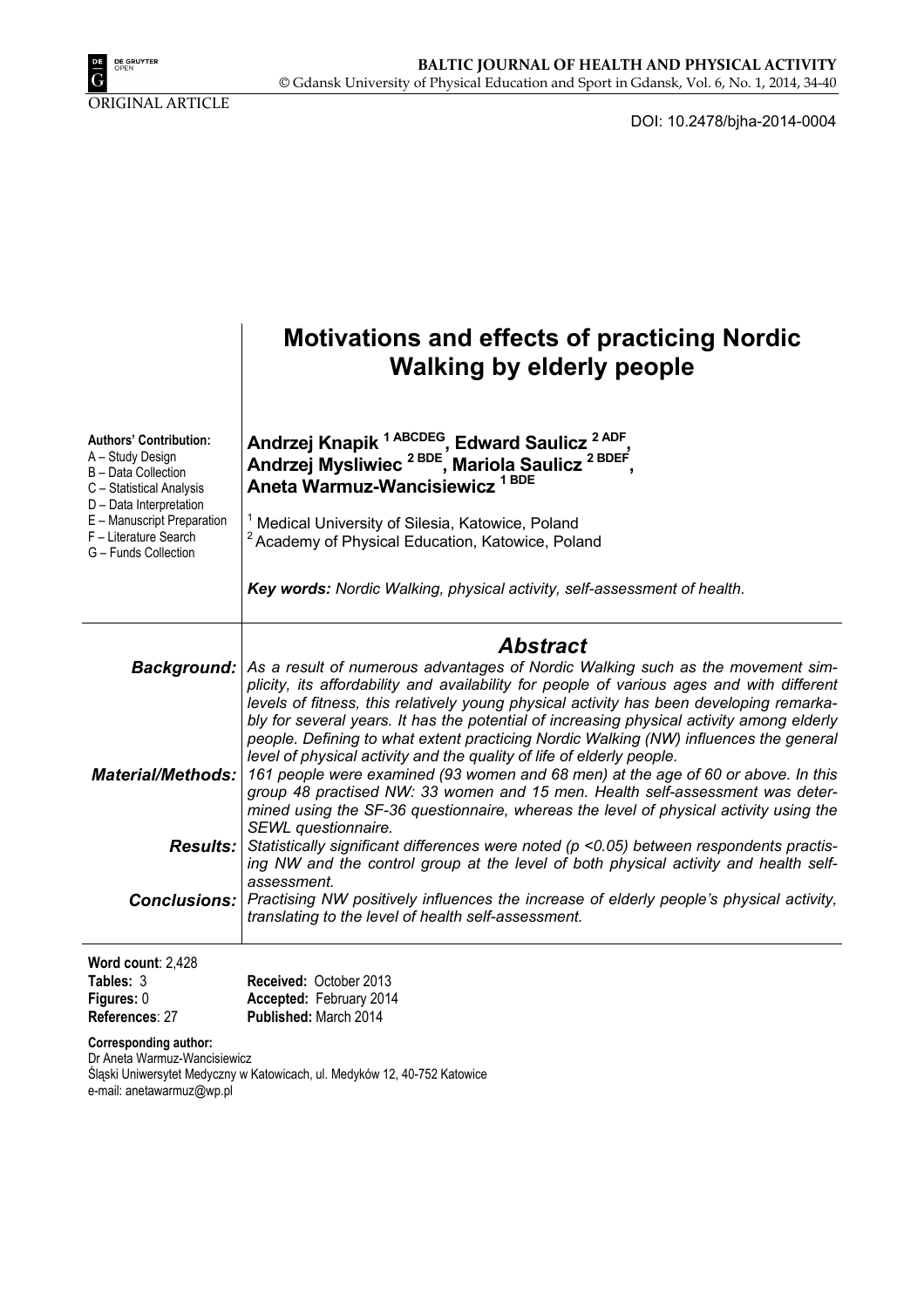#### **Introduction**

The history of Nordic Walking (NW), a specialized form of physical activity, is quite short - in its current form it dates back only a dozen years. Its sources must be found in the form of summer training, cross-country skiers, called "ski walk" [1]. The many advantages of "march with sticks," resulted in unprecedented development in a relatively short period of time, not only in Finland – where it originated, or the Scandinavian Peninsula, but throughout Europe [2]. There are unquestionable advantages of NW, such as: the simplicity of the movement structure, based on the most natural form of human movement - running, accessibility for people of all ages and different fitness levels, relatively low costs, and safety during practice. These qualities make it an increasingly popular form of physical activity undertaken by elderly people [1].

The relatively short history of this form of activity is the cause of relatively little specialized literature on the effects of practicing NW. Research of Saulicz et al. indicate the effectiveness of practicing NW in general physical fitness [3]. The results of Figard-Fabre et al. discuss the possibilities of reducing body fat and increasing aerobic capacity by the SW program used in obese middle-aged women [4]. These authors write about better mental adaptation to this kind of effort - compared to a typical march [5]. Similar observations were presented by Church et al., who wrote about better exercise tolerance during a march with sticks, increased energy expenditure as well as oxygen consumption and a more efficient heart rate in young men and women - comparing it to marching without sticks [6].

There are also studies undertaken on the use of NW in rehabilitation, for example: in cardiac patients [7], those with Parkinson's disease [8], fibromyalgia [9, 10], or during the treatment of depression [11]. This brief review of studies indicates a growing interest in this form of activity – both in the therapeutic and the preventive aspect. Beside many advantages of NW mentioned before, its acceptability by the elderly in the psychosocial aspect was the reason for undertaking the presented research.

The aim of this study was to assess the extent to which practicing NW affects the quality of life associated with health in old age. Such variables as gender, age, selected morphological parameters, education, morbidity, the level of physical activity and self-assessment of health, both physical and mental, were analysed. The main reasons for practicing Nordic walking by the elderly were also defined.

# **Material and Methods**

The study was performed according to the Helsinki Convention. In consistence with the Polish law, the ethical approval was not required. Respondents expressed written consent to the study.

161 persons were examined: 93 women and 68 men (age:  $x = 67.2$  years, SD = 6.6 years). There were 48 people practicing Nordic Walking in this group: 33 women and 15 men forming a research group (NW). Others were the control group (C). The selection of the study group was purposeful. The following selection criteria were adopted for all respondents:

- 1. Age 60 years and more.
- 2. Full motor independence of movement and self-service.
- 3. Lack of professional activity: being in retirement.

In the case of persons practicing NW – training for at least 2 months and marching with sticks at least once a week for one hour.

Sociometric techniques such as the questionnaire of physical activity SEWL (subjective experience of work load) and the quality of life related to health SF-36 were used in the study. In the Polish language versions they were completed independently by respondents supplemented by questions about sex, age, weight, body height and education. Data on height and body mass were used to calculate BMI. Education was categorized by levels:  $1 -$  basic,  $2 -$  vocational,  $3$ secondary, 4 – higher. Due to the fact that many diseases occur most commonly in elderly people [12], the respondents were also asked if they had chronic illnesses in one of the following categories: the movement system, the circulatory system, the respiratory system, metabolic diseases, neurological diseases, and other. The sum of diseases occurring in test conditions was used for statistical analysis.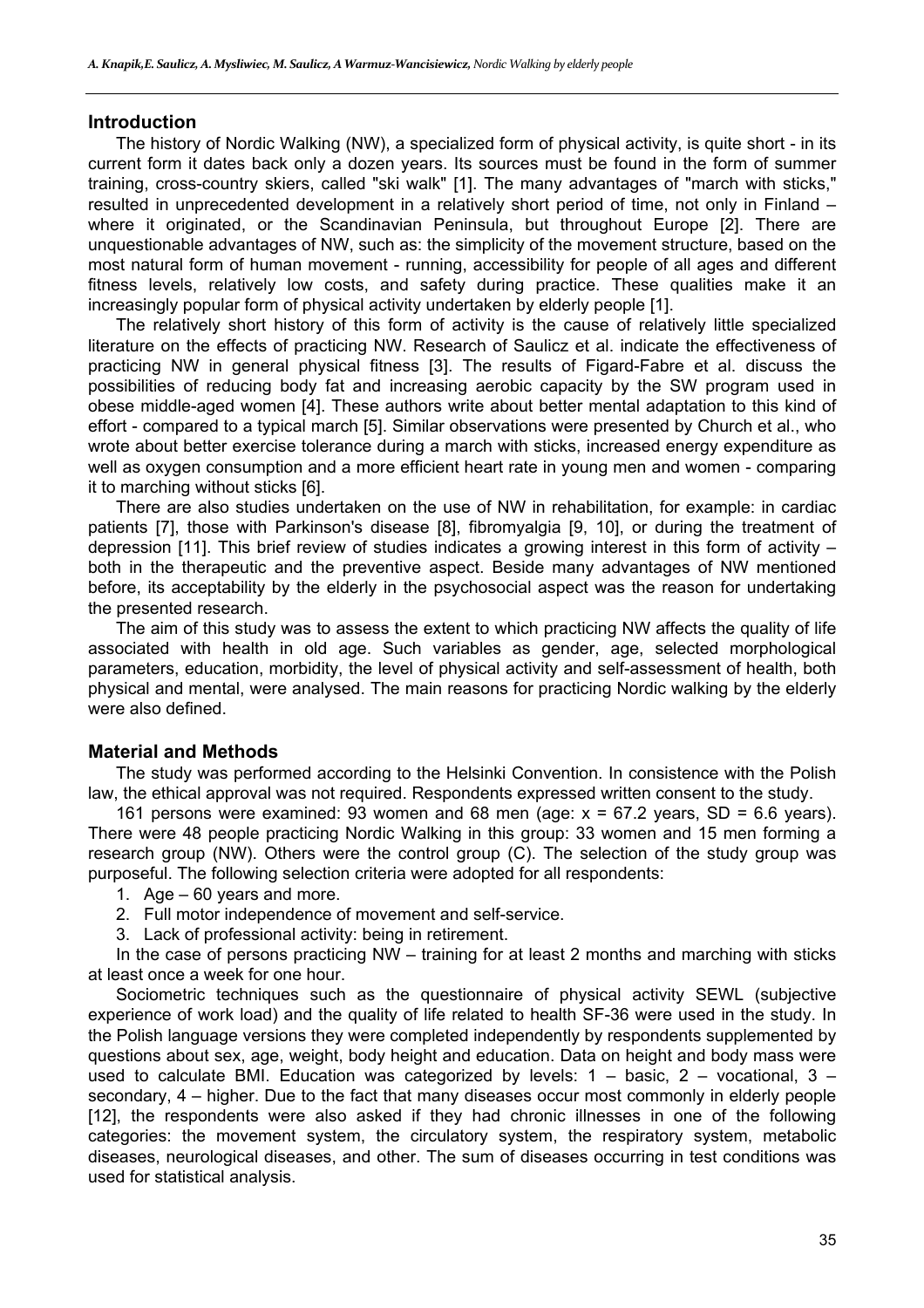In addition, people practicing NW indicated experience in training and motives for engaging in NW. There were four possibilities presented: encouragement by family and friends, an internal need for physical activity, recommendation due to illness, and the prevailing fashion. Respondents could choose more than one motive for practicing NW.

Physical activity questionnaire SEWL contains 16 closed questions in its original version concerning the level of physical activity associated with work, sport, leisure activity and locomotion (walking, cycling) [13, 14]. Due to the criterion: inactivity/retirement, questions about this sphere of activity were ignored. So the version used in these studies consisted of eight questions. Closed answers to these questions allowed calculating the indicators of sport, leisure activities and the total activity index - SEWL.

The SF-36 questionnaire is a widely used sociometric tool to evaluate the quality of life associated with health - in its physical (four factors of health) and mental (also four factors) component [15, 16].

Statistical analysis included calculation of descriptive statistics: mean and standard deviations (SD). The level of inter-group differences were determined using Student's T-test for independent variables, and the dependencies were examined using Pearson correlations. The level of significance was  $p \leq 0.05$ .

#### **Results**

First, descriptive statistics were calculated (x, SD) on the parameters contained in the personal data and indicators of activity SEWL. Data disaggregated by people practicing Nordic walking (NW) and a control group (C) and the level of differentiation (p) between these groups are presented in Table 1.

| Parameter               |           | Women |           |           | Men   |           |           |
|-------------------------|-----------|-------|-----------|-----------|-------|-----------|-----------|
|                         | Group     | mean  | <b>SD</b> | р         | mean  | <b>SD</b> | p         |
| age                     | <b>NW</b> | 69.39 | 6.11      | $0.0208*$ | 70.00 | 6.10      | 0.1691    |
| [years]                 | C         | 66.83 | 5.40      |           | 67.68 | 6.70      |           |
| <b>BMI</b>              | <b>NW</b> | 26.38 | 3.51      | 0.0734    | 27.19 | 5.12      | 0.5619    |
| [kg/m <sup>2</sup> ]    | C         | 28.01 | 4.60      |           | 27.83 | 3.99      |           |
| education               | <b>NW</b> | 2.82  | 0.61      | 0.9123    | 2.60  | 0.51      | 0.5420    |
| [n]                     | C         | 2.80  | 0.68      |           | 2.74  | 0.71      |           |
| the sum of the diseases | <b>NW</b> | 1.61  | 0.95      | 0.1425    | 1.80  | 1.37      | 0.9757    |
| [n]                     | C         | 1.88  | 0.88      |           | 1.79  | 0.84      |           |
| activity                | <b>NW</b> | 6.32  | 1.00      |           | 5.60  | 0.99      |           |
| [points]                | C         | 4.79  | 1.26      | $0.0000*$ | 4.90  | 1.41      | $0.0062*$ |

Tab. 1. Personal data obtained and activity

\* difference statistically significant:  $p \le 0.05$ 

Then the relationship between the activity level and health components was examined. Correlation coefficients between the indicator of activity SEWL and health components for women were: SEWL – Physical health component:  $r = 0.55$ ; SEWL – Mental health component:  $r = 0.54$ . For men: SEWL – Physical health component: r = 0.39; SEWL – Mental health component:  $r = 0.39$  ( $p \le 0.05$ ).

The next step was the statistical analysis (mean, SD and the level of differentiation) for the components of health and their factors (Table 2).

Self-assessment of health of people practicing NW was compared with individuals with the highest level of activity (indicator SEWL) in the control group. The upper quartile boundary for women was the rate of: SEWL =  $5.75$  (lower than the mean in the NW group), for men SEWL = 5.58 (almost identical to the mean in the NW group). The mean for the most active, but not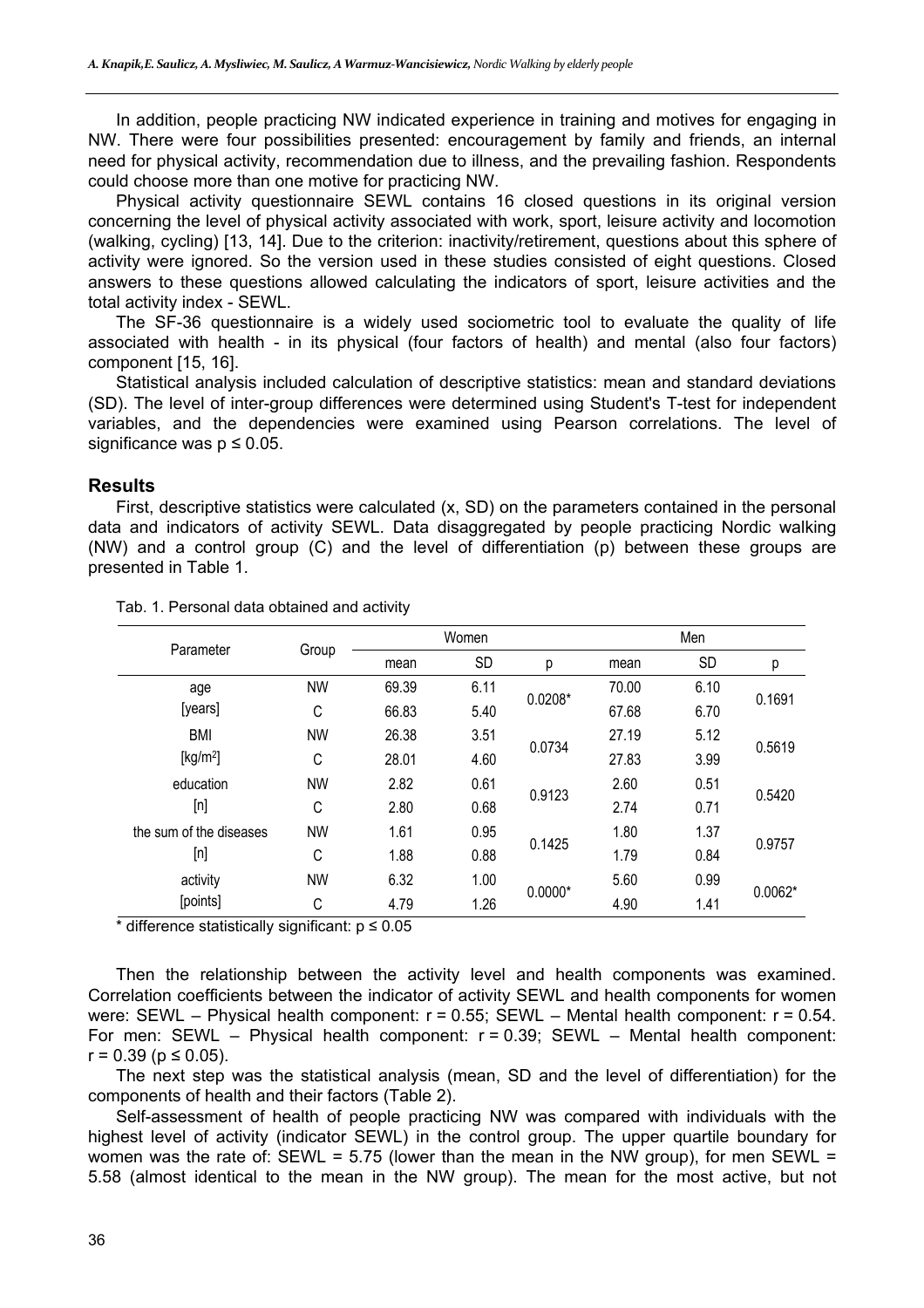practicing NW and the level of differentiation with a group of people practicing Nordic walking were as follows (Table 3).

| Components and health<br>factors |           | Women |      |           | Men  |      |           |
|----------------------------------|-----------|-------|------|-----------|------|------|-----------|
|                                  | Group     | mean  | SD   | р         | mean | SD   | р         |
| Physical health component        | <b>NW</b> | 74.0  | 10.6 | $0.0000*$ | 76.1 | 11.8 |           |
|                                  | C         | 42.5  | 21.7 |           | 52.7 | 23.8 | $0.0005*$ |
| physical function                | <b>NW</b> | 78.6  | 14.6 |           | 88.7 | 8.8  | $0.0022*$ |
|                                  | C         | 55.8  | 26.2 | $0.0000*$ | 67.4 | 25.3 |           |
| physical role                    | <b>NW</b> | 87.9  | 20.8 |           | 86.7 | 29.7 | $0.0006*$ |
|                                  | C         | 30.8  | 38.3 | $0.0000*$ | 45.3 | 41.6 |           |
| bodily pain                      | <b>NW</b> | 54.0  | 6.9  | $0.0249*$ | 55.0 | 5.2  | 0.8296    |
|                                  | C         | 44.8  | 20.2 |           | 53.5 | 26.6 |           |
| general health                   | <b>NW</b> | 75.4  | 12.9 | $0.0000*$ | 73.9 | 14.0 | $0.0000*$ |
|                                  | C         | 38.6  | 19.0 |           | 44.4 | 19.5 |           |
|                                  | <b>NW</b> | 84.9  | 11.1 | $0.0000*$ | 88.2 | 11.9 | $0.0000*$ |
| Mental health component          | C         | 59.1  | 20.2 |           | 57.5 | 20.9 |           |
| mental health                    | <b>NW</b> | 92.9  | 20.0 | $0.0000*$ | 93.3 | 13.8 | $0.0000*$ |
|                                  | C         | 54.2  | 43.1 |           | 42.3 | 43.4 |           |
| vitality                         | <b>NW</b> | 75.8  | 13.2 | $0.0000*$ | 86.0 | 12.1 | $0.0000*$ |
|                                  | C         | 54.3  | 17.3 |           | 55.2 | 19.4 |           |
| emotional role                   | <b>NW</b> | 81.8  | 11.1 | $0.0000*$ | 84.8 | 10.5 | $0.0000*$ |
|                                  | C         | 64.3  | 16.3 |           | 62.5 | 16.1 |           |
|                                  | <b>NW</b> | 88.9  | 12.8 | $0.0000*$ | 88.7 | 15.6 | $0.0032*$ |
| social function                  | C         | 63.4  | 21.7 |           | 70.1 | 21.9 |           |

Tab. 2. Physical and mental component of health (SF-36)

\* difference statistically significant:  $p \le 0.05$ 

Tab. 3. Self-assessment of health: people practising NW compared to the most active ones in the control group

|                     | Women                                         |                         |           | Men                                             |                         |           |  |
|---------------------|-----------------------------------------------|-------------------------|-----------|-------------------------------------------------|-------------------------|-----------|--|
| Component of health | the control<br>group – SEWL<br>upper quartile | practicing<br>NW (mean) |           | the control group -<br>SEWL upper quar-<br>tile | practicing<br>NW (mean) |           |  |
| Physical            | 49.64                                         | 73.98                   | $0.0000*$ | 56.85                                           | 76.06                   | $0.0132*$ |  |
| Mental              | 68.95                                         | 84.86                   | $0.0006*$ | 58.76                                           | 88.20                   | $0.0003*$ |  |

\* difference statistically significant:  $p \le 0.05$ 

Training and the reasons for practicing Nordic walking were also examined as mentioned in the methodology of research. The average length of practicing NW by the respondents was 7.2 months. The reasons for starting this form of activity were successively:

- an inner need for activity  $-31$  people (64.6%),
- medical recommendations to undertake activity 28 persons (58.3%),
- encouragement from family or friends 19 people (39.6%)
- fashion for this form of activity 4 persons (8.3% of surveyed practicing NW).

19 people gave one reason for starting practicing NW, two reasons – 21 persons, and three – 7 persons.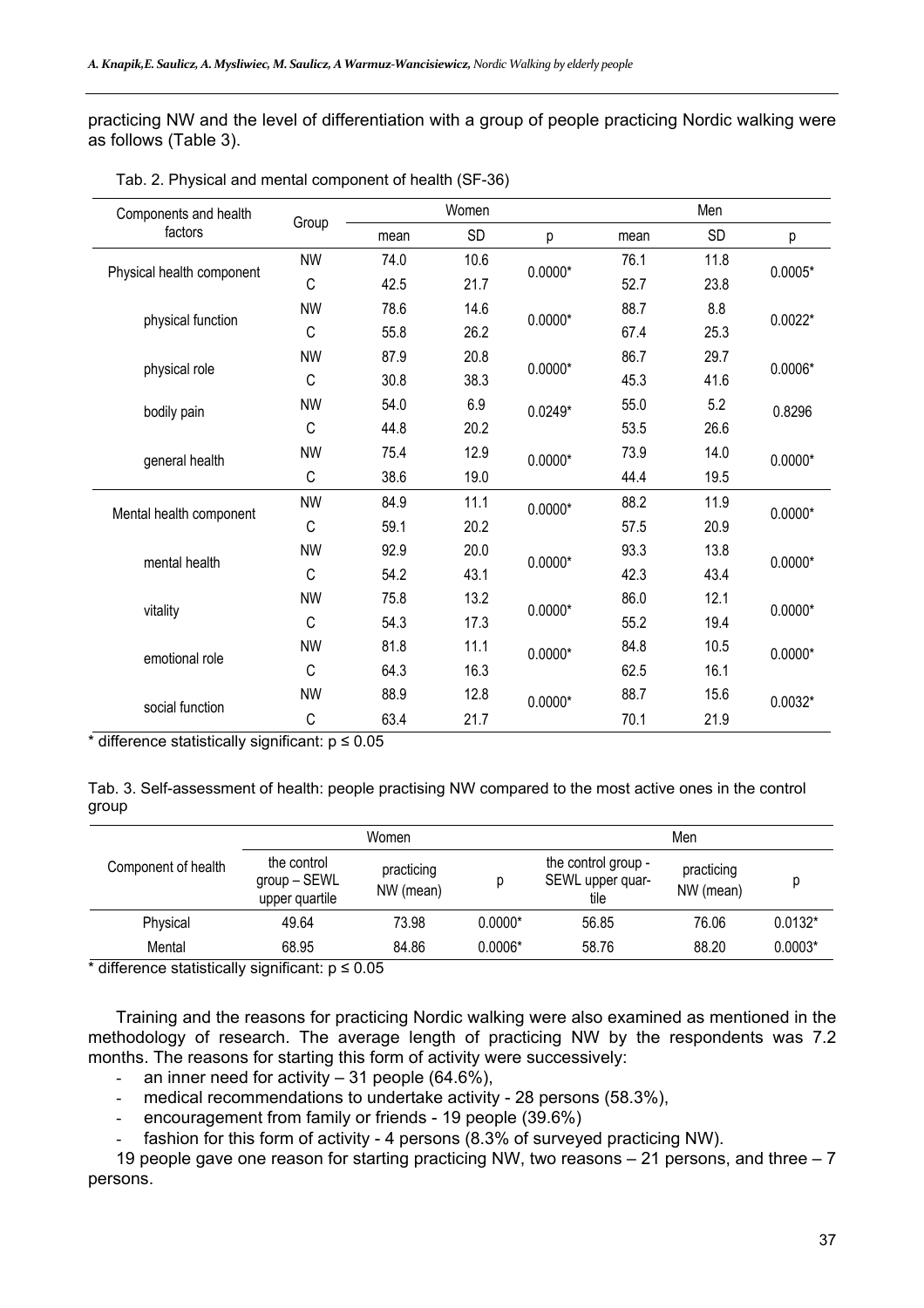### **Discussion**

Current demographic trends clearly indicate the process of aging, which affects not only Polish, but the most developed societies. Demographic forecasts predict the growth of the number of people aged 60 and more by over 50% in the next twenty years in Poland [17]. This is a challenge not only for gerontologists and geriatricians, but for all social policy-makers. In this context, the social importance of the "successful aging" concept is increasing [18, 19]. This term applies to the minimization of disease and infirmity, to the maintenance of optimal physical and mental fitness as well as the maintenance of the general life activity [20, 21]. Most often the following conditions for successful aging are mentioned: a good family situation, a sense of material security and relative physical fitness and positive self-assessment of health. The last two conditions are inextricably linked to physical activity [22]. The natural biological depletion of potential with age causes that the offer of types of activities for the elderly is limited [3]. On the other hand, numerous studies have shown that an adequate level of physical activity is a crucial predictor of successful aging [23, 24, 25, 26, 27]. In this context, the practice of Nordic walking seems to be a very attractive offer. The analysis of underlying motivations for this form of activity by the respondents might be an argument here. Bearing in mind the results of the presented study, the dominant motive was an inner need for activity, which - as mentioned above, is a crucial condition for successful aging. Health motivations given by the respondents as the second argument for practicing NW only confirm the "internal" concerns of respondents about the process, and the role of social support (the third argument) indicates the significant potential in the society - for increasing the level of activity.

The bio-psycho-social approach to self-assessment of health was a starting point for the research presented here. Therefore, the SF-36 was used as a research tool to assess health. The problem of assessing the level of physical activity causes methodological problems. As it seems, in relation to population, there is nothing else but to rely on the estimated level, but no matter what kind of tool is used, it will always contain a certain margin of error. The next dilemma facing researchers is to identify the types of activity. Thus, there is a need for reductionism. Given these conditions, the adapted (reduced) version of the questionnaire SEWL was used in the present study, identifying indices of activity levels in sport and leisure.

The summary indicator was used for statistical analysis. It was crucial not only to determine the level of activity (which in this case is instrumental), but to define any differences of activity levels between compared groups as well. Such variables as age, BMI, education and morbidity were also analysed. While taking into consideration age and BMI seems obvious, the other two require some comment. The research on the correlation between the educational level and activity as well as self-esteem of health is the reason for including education in this study [27]. The multi-morbidity is common in the elderly population, so its relationship both to the activity and self-esteem of health cannot be ignored.

There is no statistically significant difference between the compared groups in the case of: age (- in the group of men, women practicing NW were older), BMI, education, and the sum of chronic diseases (Table 1). This is the basis for the exclusion of these variables in a comparative analysis. Therefore, the role of activity and a statistically significant level of differentiation between people practicing NW and the control group are crucial (Table 1).

Analysis of results on the levels of both the physical and mental health component indicate surprisingly high scores of people practicing Nordic walking. The mean was at a much higher level than in two previous studies conducted among students of the Third Age Universities, while the mean of the control group seems to be at a similar level [26, 27]. Remarkable are also much lower rates of variation among people practicing NW, for both of the two components, as well as all dimensions of health and activity, compared with the control group. The importance of this form of activity for improving self-assessment of health is emphasized by greater homogeneity of the group of people practicing NW. Another argument is the differentiation between individuals with the highest level of activity in the control group and people practicing NW. This differentiation may indicate the fact that not only the activity itself but the kind of activity has a beneficial effect on sense of health. Then, undeniable advantages of practicing NW are: the manifestation of activity in the open air, which involves potentially greater social contacts (a kind of isolation or restriction of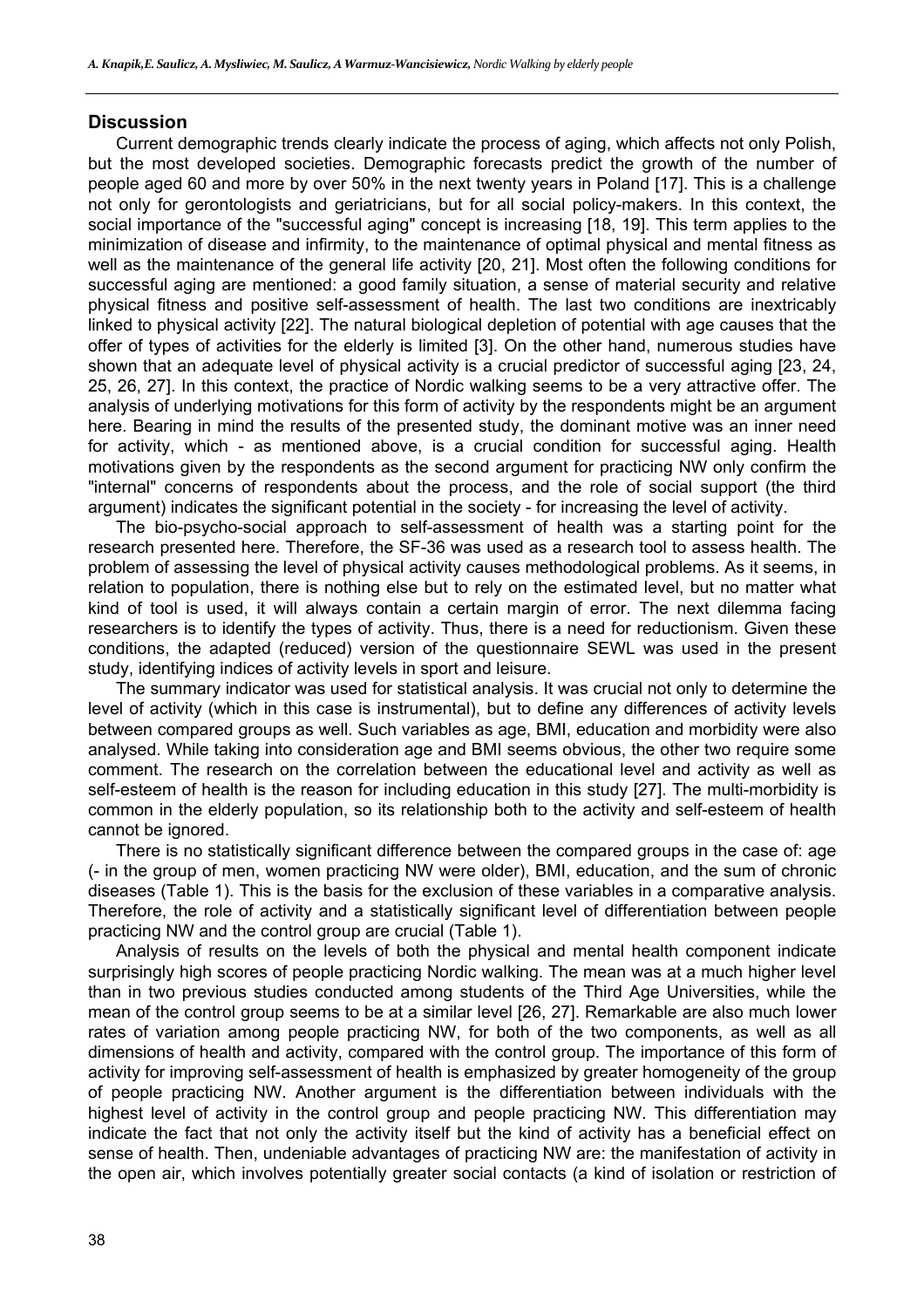social contacts is a common feature of old age), contact with nature and increasing the sense of motoric independence by overcoming space. It seems that this has affected not only the physical component of the high self-esteem, but also the mental one.

# **Conclusions**

1. Physical activity is one of the key factors influencing self-assessment of health of elderly people.

2. Nordic Walking is an optimal form of physical activity for peoplein old age.

3. There is a need for further, deeper study of the effectiveness of practicing NW by the elderly, in both biological and psychological terms.

# **References**

- 1. Turk Z, Vidensek S, Micetic-Turk D. Nordic walking: a new form of physical activity in the elderly. *Acta Med Croatica*. 2007;61, Suppl.1:33-36.
- 2. Kocur P, Wilk M. Nordic Walking nowa forma ćwiczeń w rehabilitacji. [Nordic Walking a new form of exercise in rehabilitation] *Rehabilitacja Medyczna.* 2006;(10)2:9-14. Polish.
- 3. Saulicz M, Saulicz E, Knapik A, Medrek M, Rottermund J. Wplyw 4-tygodniowego programu treningowego nordic walking na sprawnosc fizyczna osob w wieku srednim. [Influence of 4-week training program of Nordic Walking on physical fitness in middle-aged people] *Eukrasia. Fizjoterapia: nowe potrzeby – nowe mozliwosci*. 2010;12:163-168. Polish.
- 4. Figard-Fabre H, Fabre N, Leonardi A, Schena F. Efficacy of Nordic Walking in obesity management. *Int J Sposrts Med*. 2011;32(6):407-14, doi: 10.1055/s-0030-1268461
- 5. Figard-Fabre H, Fabre N, Leonardi A, Schena F. Physiological and perceptual responses to Nordic walking in obese middle-aged women in comparison with the normal walk. *Eur J Appl Physiol*. 2010;108(6): 1141-51. doi: 10.1007/s00421-009-1315-z
- 6. Church TS, Earnest CP, Morss GM. Field testing of physiological responses associated with Nordic Walking. *Res Q Exerc Sport*. 2002;73(3):296-300.
- 7. Kocur P, Deskur-Smielecka E, Wilk M, Dylewicz P. Effects of Nordic Walking training on exercise capacity and fitness in men participating in early, short-term inpatient cardiac rehabilitation after an acute coronary syndrome – a controlled trial. *Clin Rehab*. 2009;23(11):995-1004. doi: 10.1177/0269215509337464
- 8. Van Eijkeren FJ, Reijmers RS, Kleinveld MJ, Minten AA, Bruggen JP, Bloem BR. Nordic walking improves mobility in Parkinson's disease. *Mov Disord.* 2008;23(15):2239-2243. doi: 10.1002/mds.22293
- 9. Jones KD. Nordic walking in fibromyalgia: a means of promoting fitness that is easy for busy clinicians to recommend. *Arthritis Res Ther*. 2011;13(1):103. doi: 10.1186/ar3225
- 10. Mannerkorpi K, Nordeman L, Cider A, Jonsson G. Does moderate-to-high intensity Nordic walking improve functional capacity and pain in fibromyalgia? A prospective randomized controlled trial. *Arthritis Res Ther.* 2010;12(5):R189. doi: 10.1186/ar3159
- 11. Suija K, Pechter U, Kalda R, Tahepold H, Maaroos J, Maaroos HI. Physical activity of depressed patients and their motivation to exercise: Nordic Walking in family practice. *Int J Rehabil Res.* 2009;32(2): 132-138. doi: 10.1097/MRR.0b013e32831e44ef
- 12. Panaszek B, Machaj Z, Lindner K. Wielochorobowosc w podeszlym wieku implikacje terapeutyczne. [Multi-illnesses in elderly – therapeutic implications] *Terapia*. 2010;10(247):4-9. Polish.
- 13. Baecke JAH, Burema J, Frijtes JER. A short questionnaire for the measurement of habitual physical activity in epidemiological studies. *Am J Clin Nutr*. 1982;36:936-942.
- 14. Knapik A, Saulicz E, Kuszewski M, Plinta R. An analysis of relations between a self-assessment of health and active life-style. *Med Sportiva*. 2009;(13)1:17-21.
- 15. Ware JE, Sherbourne CD. The MOS 36-item short form health survey (SF-36). *Med Care.* 1992;30:473- 483.
- 16. Ware JE Jr, Kosinski M, Dewey JE. How to score version two of the SF-36 Health Survey. Lincoln, RI: Quality Metric Incorporated; 2000.
- 17. Prognoza ludności na lata 2003-2030. [Population projection for the years 2003-2030.] Available from [http://www.funduszestrukturalne.gov.pl/] [access on 11.01.2010]. Polish.
- 18. Rowe JW, Kahn RL. Human aging: usual and successful. *Science*. 1987;237(4811):143-149.
- 19. Rowe JW, Kahn RL. Successful aging. *The Gerontologist*. 1997;37(4):433-440.
- 20. Gryglewska B. Prewencja gerontologiczna. [Gerontological prevention] In: Grodzicki T, Kocemba J, Skalska A, eds. *Geriatrics with elements of the general gerontology*. Gdansk: Via Medica; 2006, 47-52.